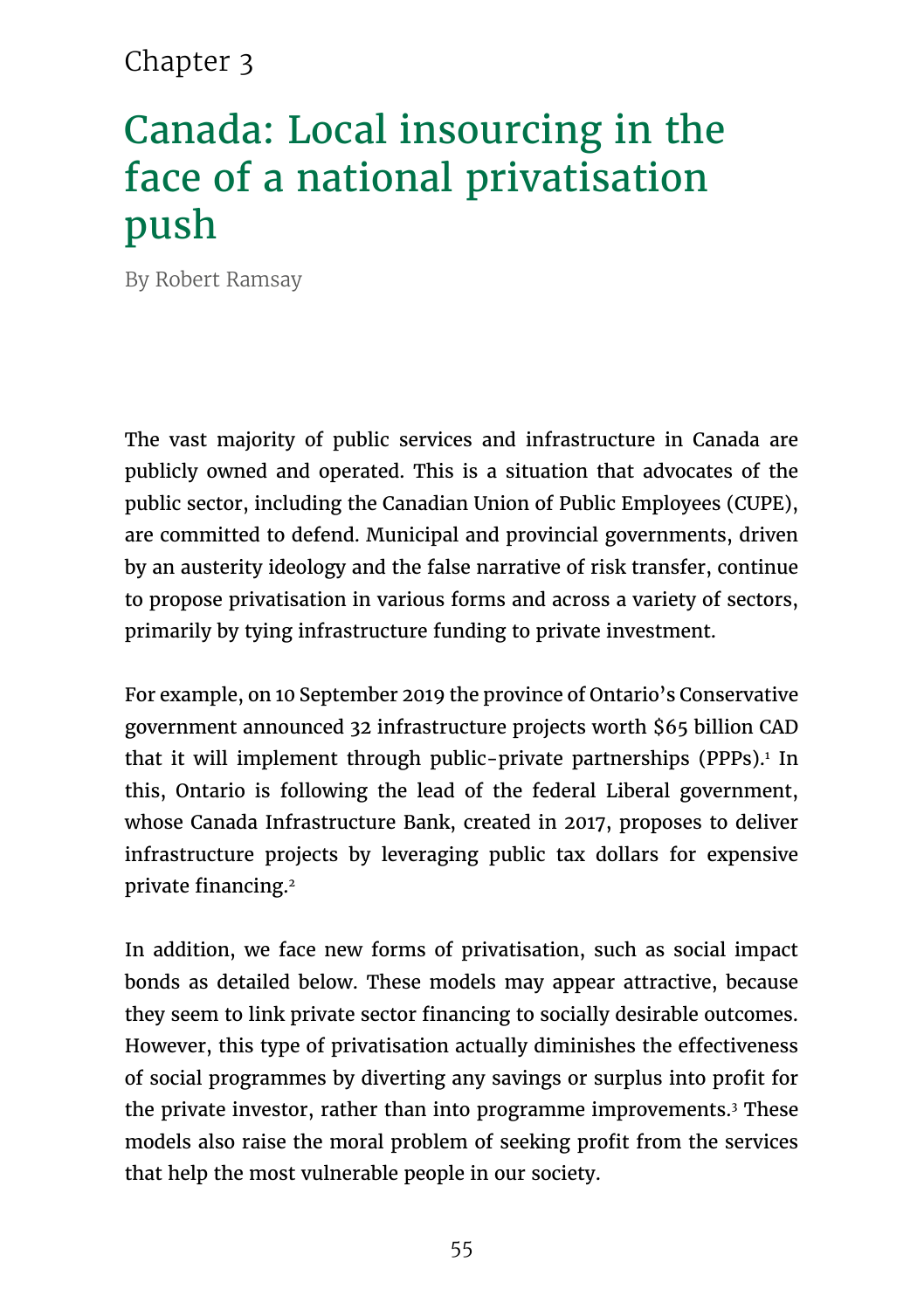Increasingly, rigorous studies of PPPs in Canada demonstrate that they are inferior to projects run by the public sector.4 In 2014, the Ontario Auditor General reviewed 74 PPP projects and concluded that they cost taxpayers \$8 billion CAD more than if the province had used public procurement.5 The same report also called into question the premise of risk transfer, finding that estimates of its value were highly inflated.

Similarly in 2014, the British Columbia Auditor General reviewed 16 PPP projects and determined that the province paid approximately twice as much for private sector financing as it would have had it borrowed the money itself.6 An update to the Auditor General's report conducted by the Columbia Institute in Vancouver found that between 2003 and 2017 British Columbia paid \$3.7 billion CAD more for 17 PPP projects than it would have if they had used more traditional public procurement.7 Similar studies in other provinces and at the federal level further support the conclusion that privatisation does not work for Canadians.

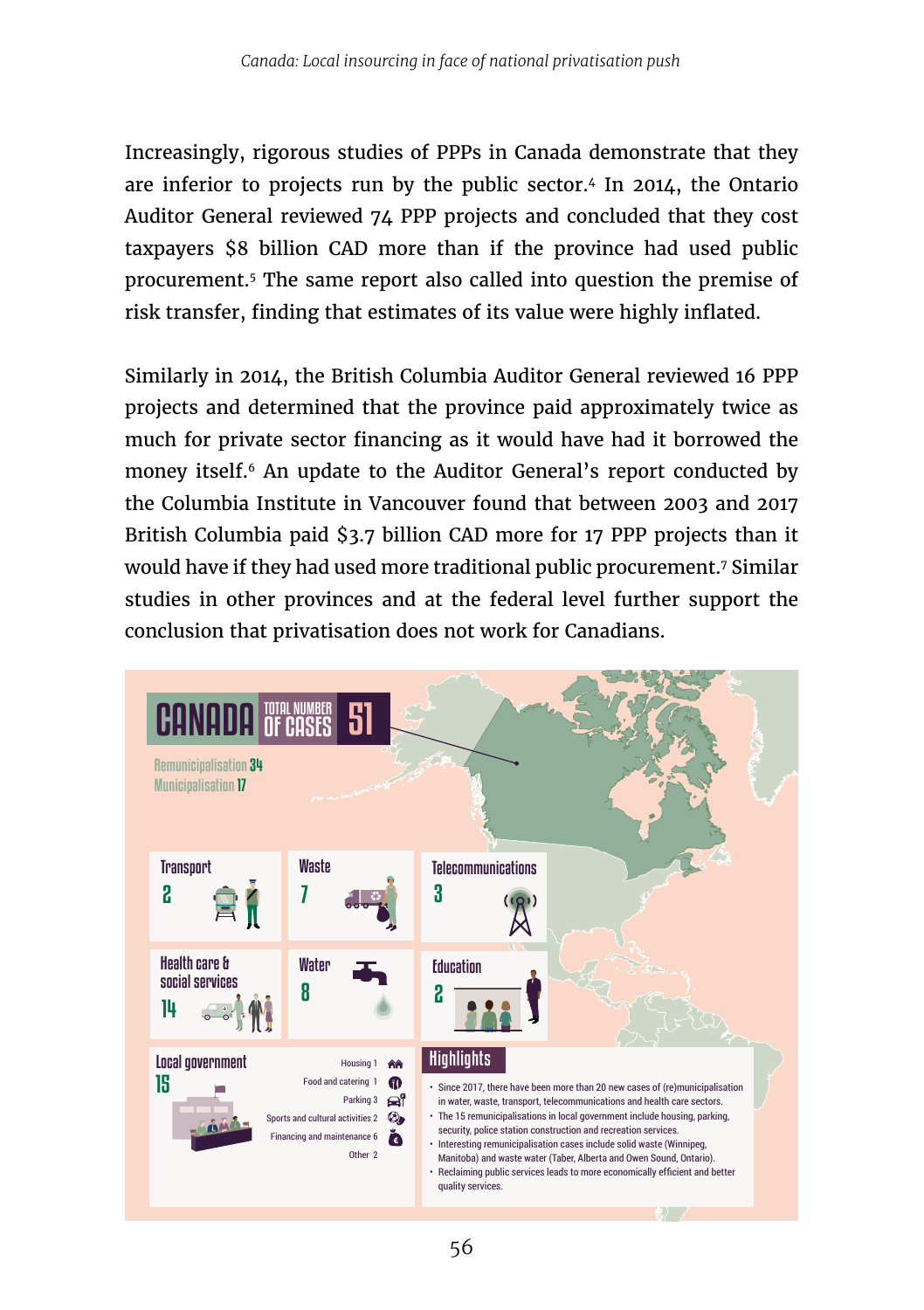We are happy to report more than 20 new cases of remunicipalisation in Canada, in addition to the 15 cases from the previous edition of this book. These cases span sectors, including water, transit, waste, broadband and health care. While the examples are diverse, the reasons for bringing these services back in house remain consistent: the public sector delivers public services with greater economic efficiency and at a higher quality than the private sector.

### *Case l: Winnipeg, Manitoba*

**Winnipeg solid waste: a political victory for public services**

In 2006, the city of Winnipeg privatised its solid waste collection. Prior to this, it was a municipal utility organised by CUPE. The privatisation of the service resulted in sub-standard performance at virtually every level, and over time the municipal labour union was able to advance a strong political campaign for in-house waste collection.

After privatisation, the primary solid waste contractors engaged in a system of subcontracting, sometimes at the level of individual trucks. This scheme is a way for employers to push employment and social security costs and risks onto the workers and keep them in a precarious state, so that they can easily be let go by the company.

Not surprisingly, poor working conditions were the norm. The workers were often precarious labourers hired day-to-day who were paid in cash and not protected by any occupational health and safety oversight. In addition, poor service performance was often reported, including damage to bins and property, garbage pileups and missed collections.

CUPE Local 500 (representing Winnipeg municipal workers) had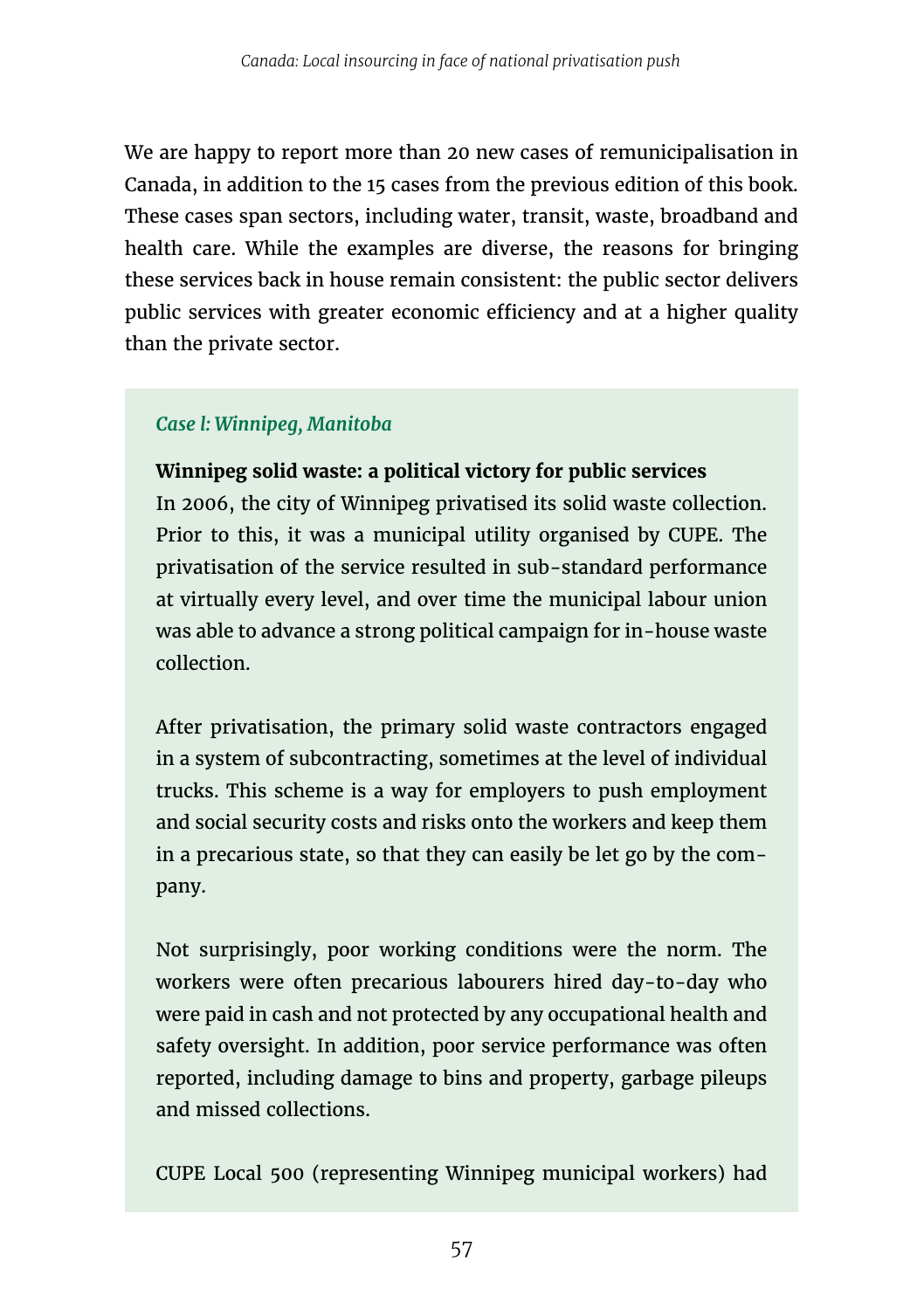been politically active on this file since 2005. The union's goal had been to bring the full service back in house, and they had sustained consistent outreach to ideologically friendly councillors.

In 2016, the local union invited the chair of Winnipeg City Council's Water and Wastewater Management Committee to Ottawa to meet with staff and the municipal union of that city, which had successfully contracted in solid waste a few years before with the support of the city's staff and council. The city staff in Ottawa had demonstrated that in-house service could perform competitively or better than an outsourced service, both in terms of quality and cost, and the Winnipeg local wanted to apply this lesson to the problem in Winnipeg.

At the same time, Local 500 took advantage of widespread negative news coverage of the contractors, such as a 2016 documentary that exposed how Indigenous youth working as day labourers for the contractor Emterra were being exploited and underpaid.8 The local union also commissioned a study from the Canadian Centre for Policy Alternatives, titled "Trashed," that documented the poor working conditions and sub-standard service provided by the private contractors.9

The media coverage proved an embarrassment for the city. As a result, and the union's diligent outreach efforts, Winnipeg City Council decided to bring a part of the city's municipal waste services back in house as a pilot project beginning in 2020. While this initial project only involves hiring a small number of city employees, if the model proves successful there is potential to bring 200 or more waste collection jobs back in house.

This is a significant political victory for CUPE and for Local 500, having worked tirelessly on this issue for many years, changing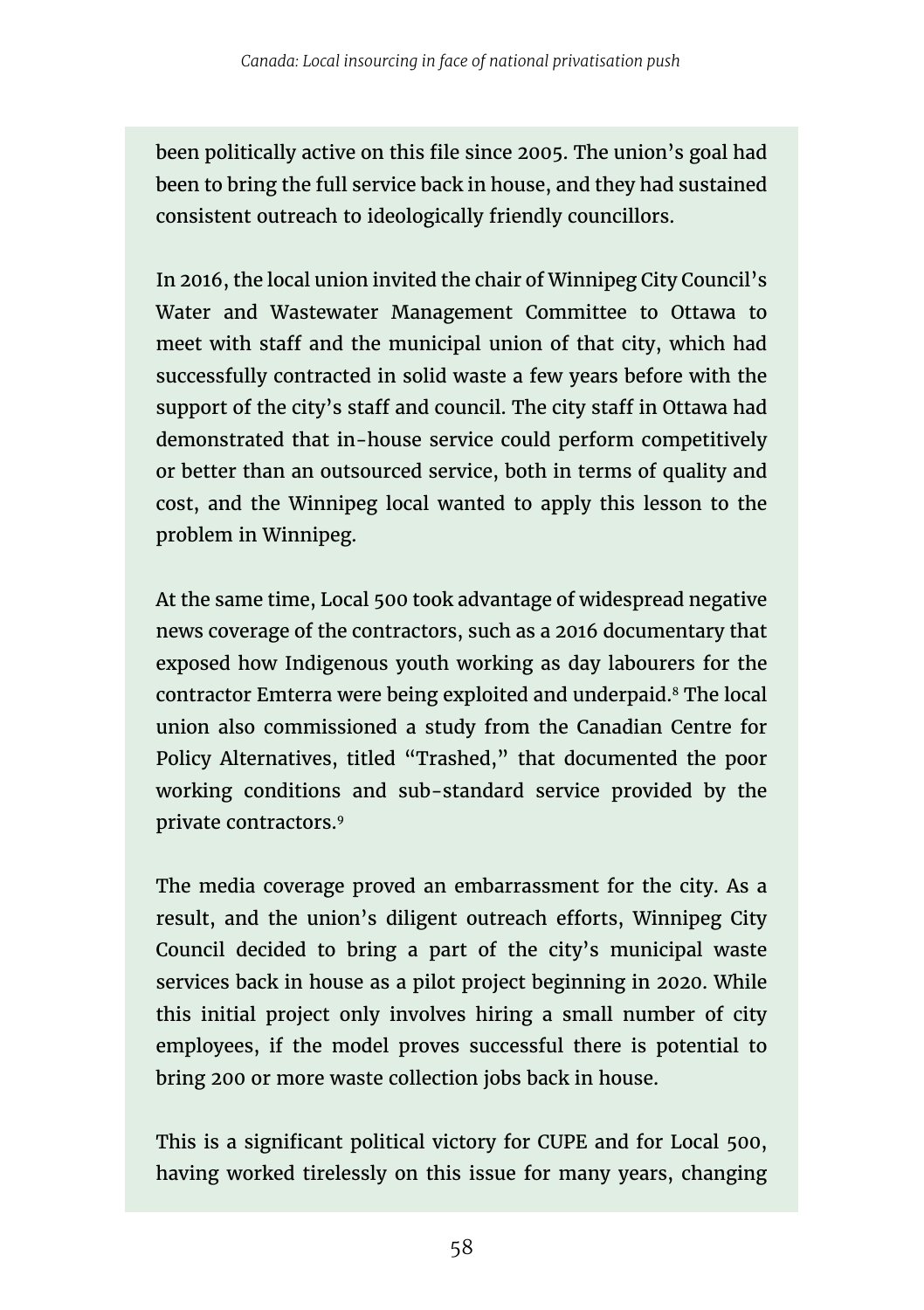public opinion and bringing city politicians onside.

The Winnipeg case also raises an important issue – the public sector is the right choice to deliver public services not only because it is financially competitive, but also because it provides better and safer jobs.

#### *Case ll: Owen Sound, Ontario*

**Owen Sound municipal wastewater: the municipality does it better** Veolia Water Canada operated Owen Sound's wastewater treatment plant through a series of short-term operating contracts starting in 2004. Prior to 2004, the system had been operated by the provincial crown agency Ontario Clean Water Agency. In 2012, when the Veolia contract was coming to an end, the city faced operational and organisational changes that spurred the municipal council to re-examine the city's relationship with Veolia.

A report to city council outlined a plan for the city to take greater responsibility for the operations of the wastewater treatment plant, and remodel wastewater operations in general, with a view towards reducing current operational costs, increasing control over future operational costs, and improving service coverage and monitoring.10

In light of this report, in 2012 Owen Sound City Council voted to assume direct operation of the city's wastewater treatment plant, hiring two treatment plant operators previously employed by Veolia Water Canada, and hiring a third wastewater treatment and collection operator. Under a new five-year, reduced-scope contract, Veolia Water Canada was responsible for disposing of biosolids, and would monitor and report on sewer system bypasses in compliance with Ministry of Environment requirements, as well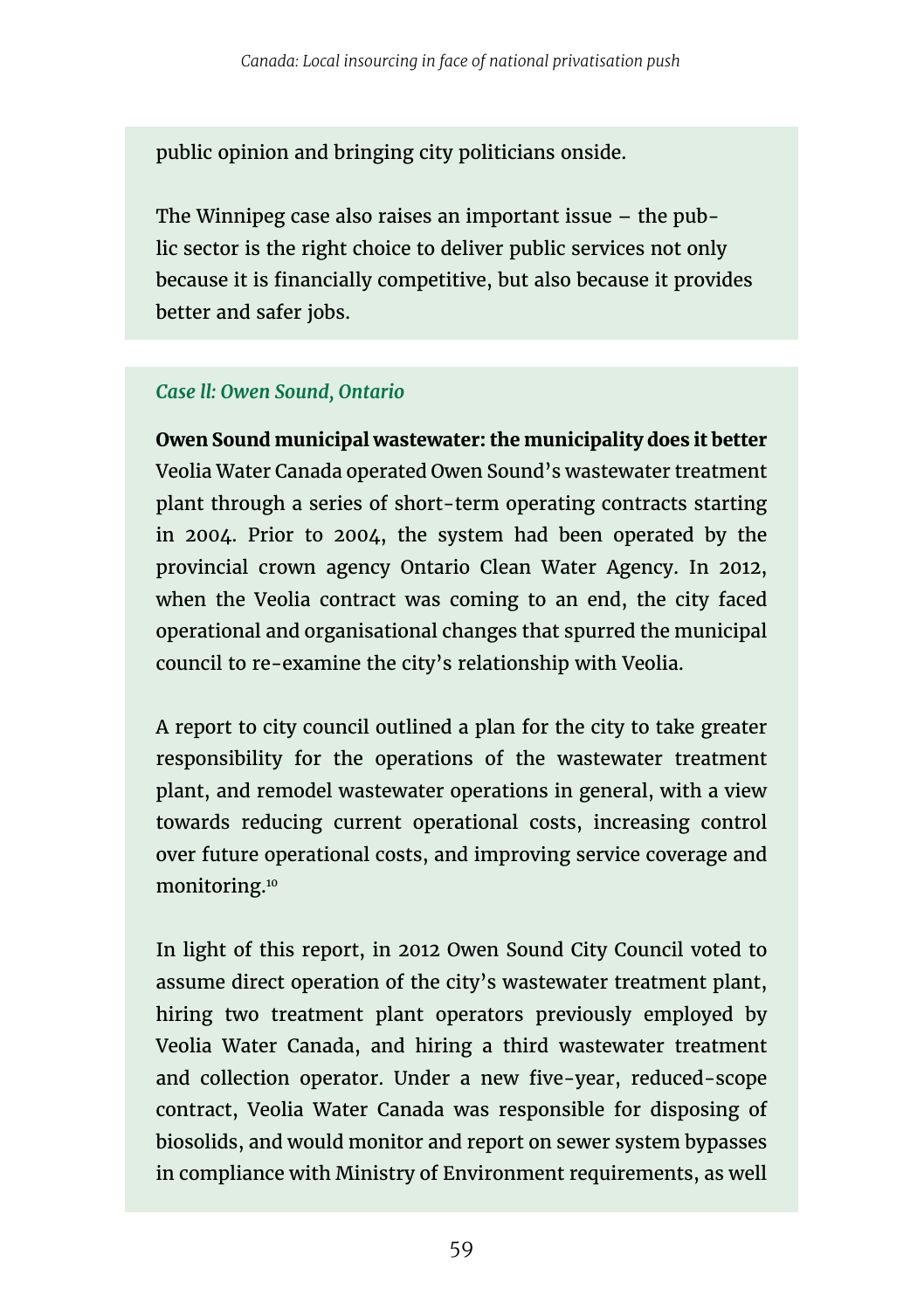as inspecting and rating the condition of the city's sanitary sewer infrastructure.

As expected, bringing the bulk of the service back in house has resulted in greater control. Contract costs dropped from \$900,000 CAD per year to \$300,000 because of Veolia's reduced role. A report to city council estimated net savings of \$40,000 CAD in 2013, after the city assumed control of the plant. The report also noted that wastewater service was expected to improve, with the additional operator helping perform needed duties in wastewater collection.

Due to the success of the initial partial remunicipalisation, council voted on 30 March 2016 not to renew the limited five-year Veolia contract at expiry in 2017. The city's 2017 budget included a line item looking at "alternatives to Veolia system" for sewage bypass monitoring.<sup>11</sup>

### *Case lll: Taber, Alberta*

#### **Taber water: privatisation does not pay**

In 2007, the Town of Taber signed a 20-year contract with forprofit corporation EPCOR to finance and execute upgrades to the town's wastewater and storm water infrastructure, as well as operate and maintain the town's water and wastewater systems. At the time, CUPE was a vocal opponent of the privatisation and campaigned against it. CUPE Local 2038 represents workers in the municipality and it went on to represent the EPCOR workers, negotiating a separate collective agreement for them.

In November 2015, EPCOR tabled a proposal to change the terms of its contract, increasing its fees by 68 per cent. Subsequent discussions between the town and EPCOR led to an ultimatum, reported in the media as follows: "[EPCOR] presented the town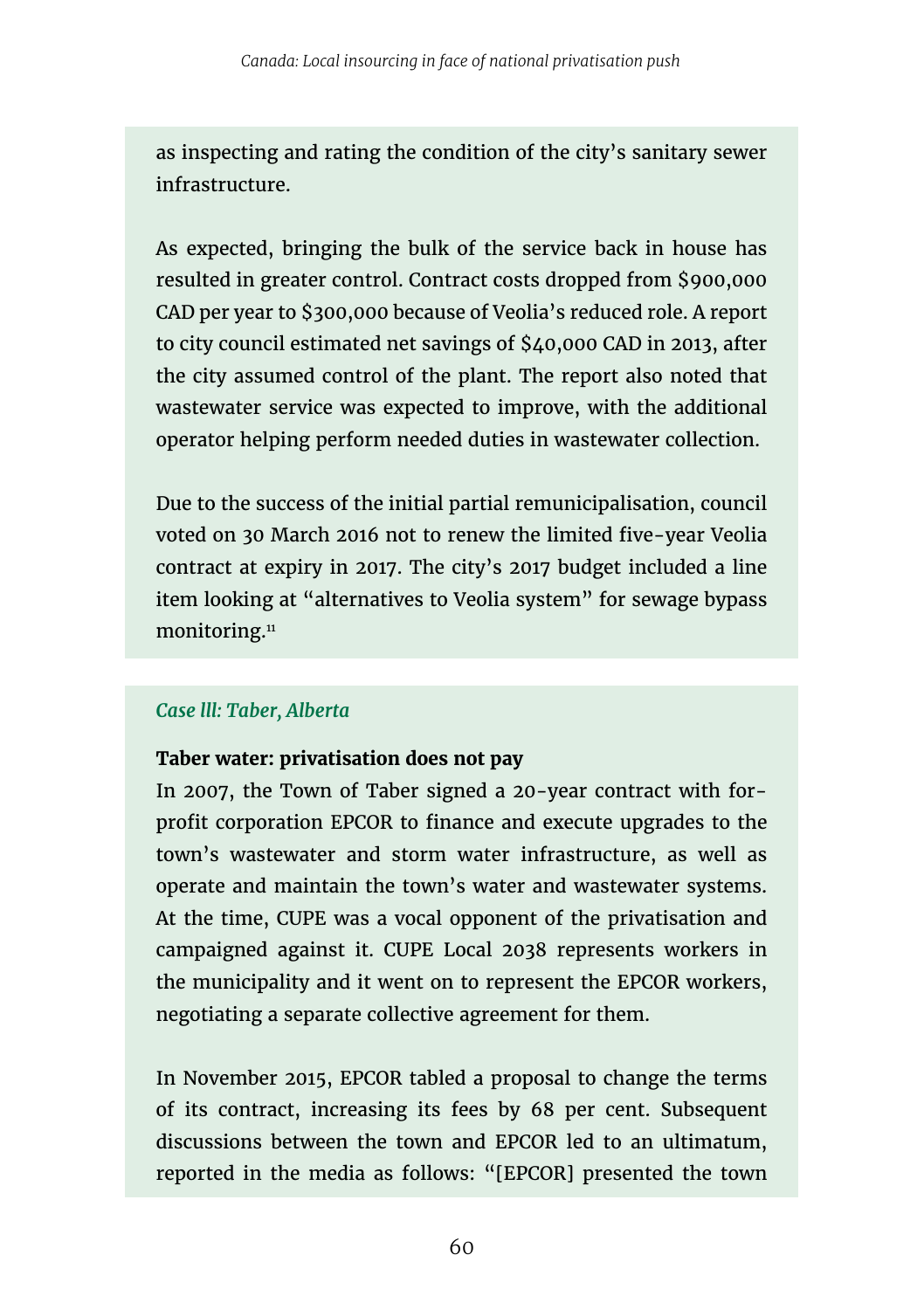with two options, using the dispute resolution process set out in the agreement to arbitrate the fee increase issue, or negotiate an end to the agreement.<sup>12</sup> "

EPCOR's position prompted the town to initiate a study of the water and wastewater operations, which, according to media reports,<sup>13</sup> confirmed that the town could provide the same or better level of service as EPCOR, at approximately the same cost.

On 15 August 2016, the town council voted to accept a proposal from EPCOR to negotiate a termination of the contract.14 Later that year, the town voted to refinance a \$5.5 million CAD loan held by EPCOR. The funds were part of the original contract and were used to pay for upgrades to the town's wastewater treatment plant and storm water system. As background for a bylaw authorising the borrowing, town staff reported that refinancing the loan would reduce the interest rate from 6.5 per cent to 2.275 per cent, saving approximately \$1.4 million CAD in interest over the 10-year loan period and completing the upgrades at a lower cost.

Ten EPCOR staff transferred over to become Town of Taber staff, representing a 10 per cent increase in the town's workforce. The workers are now back under the main CUPE 2038 certificate and collective agreement. The town and CUPE reached a new collective agreement in October 2018.

By taking this important public service back in house, the town has avoided the extra costs that would have been passed on to residents through rate hikes. According to media reports, there were no payouts or penalties associated with cancelling the contract.15 Furthermore, the town's 2018-20 budget maintained current fee rates.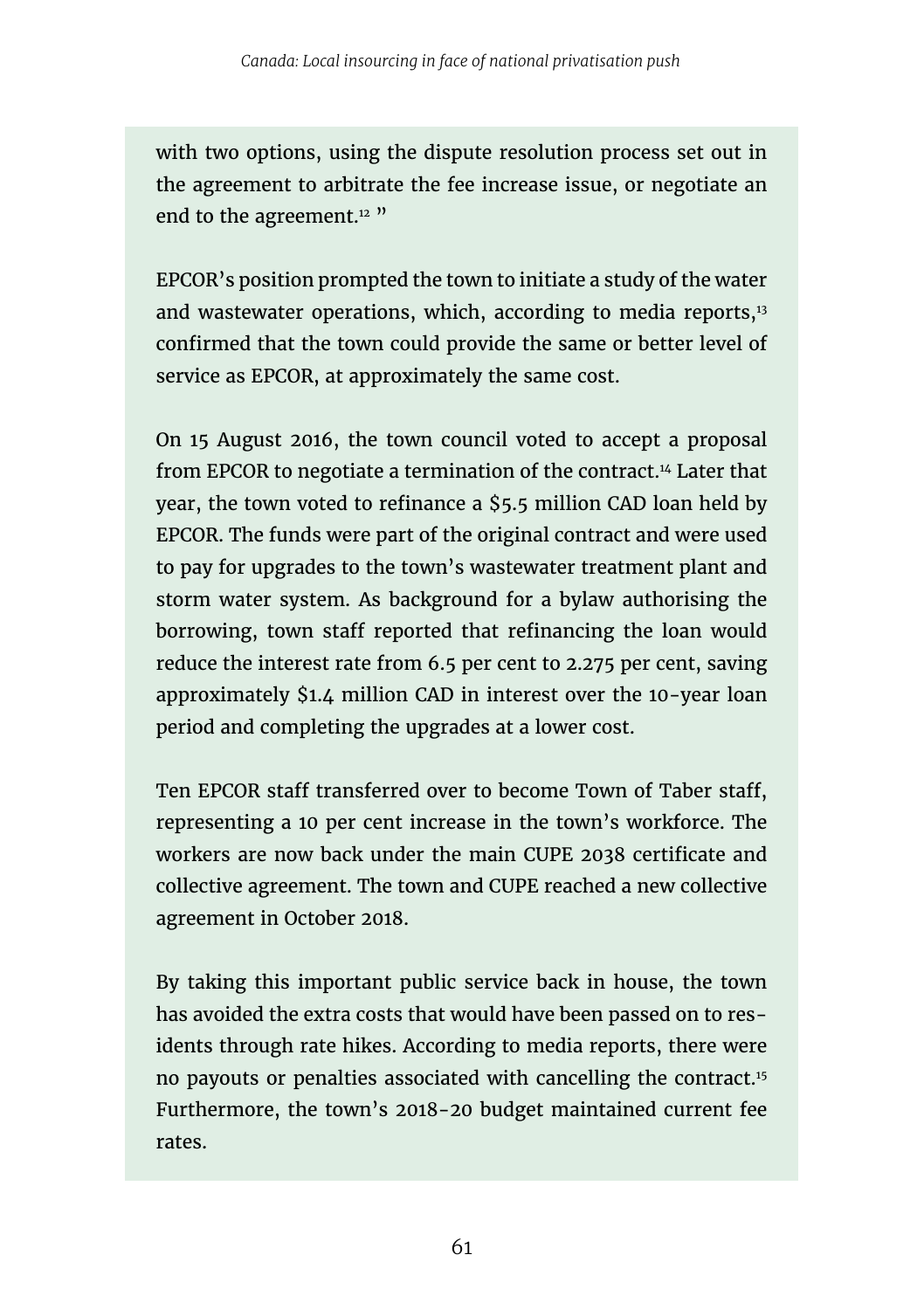## New fights

#### **Canada Infrastructure Bank**

Recent estimates of Canada's national infrastructure deficit range from \$50 billion CAD at the low end to over \$500 billion at the high end.<sup>16</sup> This underfunding reflects decades of austerity from multiple levels of government, and the resulting deterioration of Canada's infrastructure stock has refocused the attention of governments on this increasingly urgent problem.

In 2015, the new Liberal government put infrastructure funding at the centre of its agenda, by making significant commitments of federal dollars and by changing funding ratios and requirements. At the same time, the Liberals promised to create a public infrastructure bank that would provide financing to provinces, territories and municipalities at low borrowing rates. Canadians from across the political spectrum applauded this historic commitment.

Rather than follow through on the commitment to low-cost financing, however, the Liberal government's Canada Infrastructure Bank (CIB), once created, made privatisation and private sector financing a central principle of its operations. The CIB's stated mandate was to finance large, revenue-generating infrastructure projects by attracting up to four dollars of private investment for every dollar invested by the government. CIB projects would be, therefore, PPPs facilitated by the federal government and backed by federal money.

Early analyses of this structure suggested that private financing would double the cost of projects, compared to public financing.17 Still, large financial firms and pension plans on the hunt for productive domestic investment opportunities were quick to praise this model.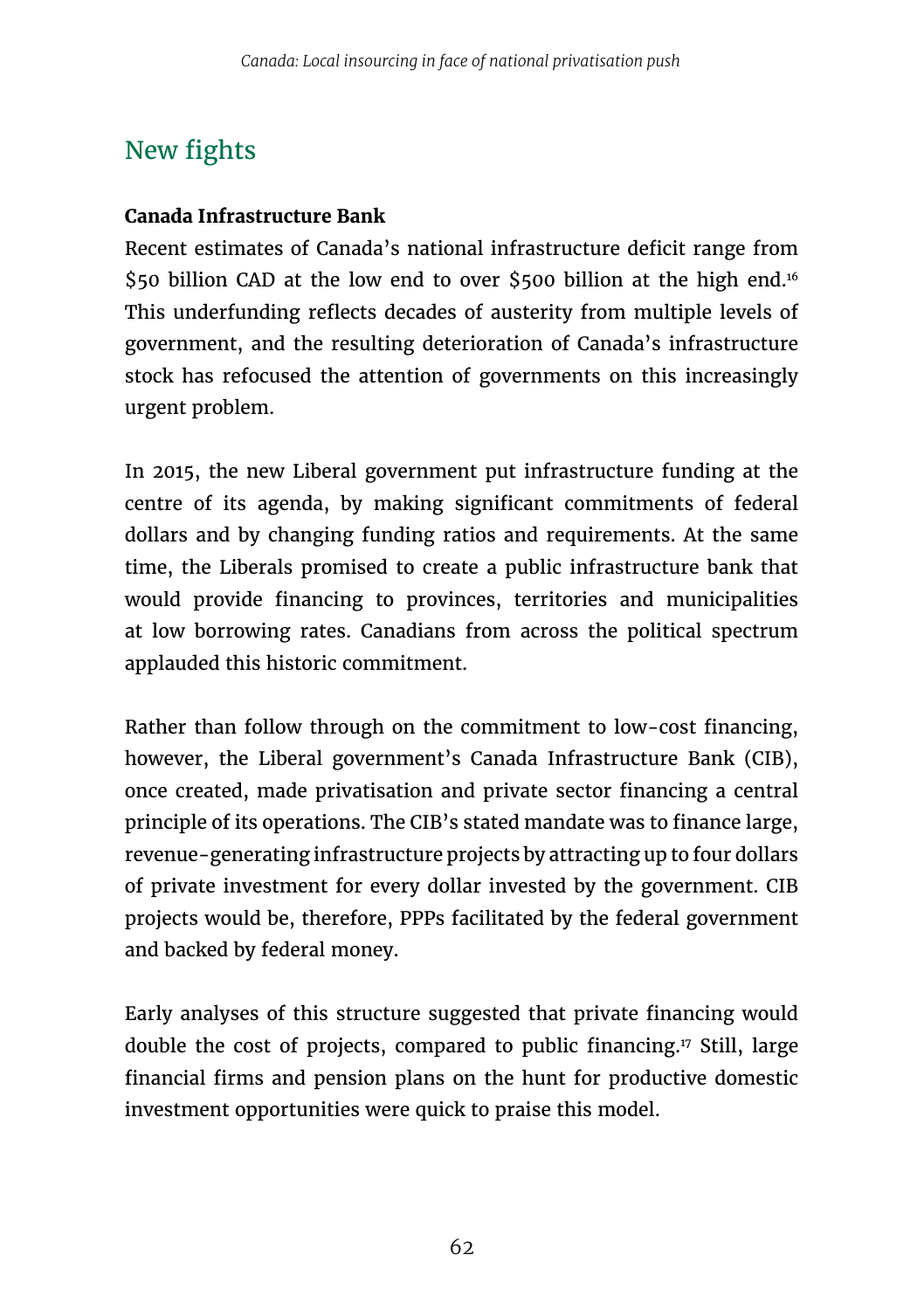Critical studies of PPPs, including by the federal and numerous provincial auditors general, suggest that they are regularly plagued by increased project costs, high user fees and a lack of transparency. The CIB makes this bad model worse by allowing the private sector to submit unsolicited proposals to the Bank, thereby allowing important decisions about infrastructure investment to be guided by the profit imperative of the private sector, rather than by a real assessment of need and the public good.

The CIB's first announced project was the *Réseau express métropolitain* light rail network currently under construction in Montréal, Québec. This PPP rail line is owned by a subsidiary of the *Caisse de dépôt et placement du Québec*, the second largest pension fund in Canada. This project is a prime example of the lack of transparency surrounding CIB investments, and it has been rightly criticised by civil society groups for its anticipated impact on the environment, fares, current ridership levels, and future costs for operation and maintenance. Despite this criticism, the CIB has recently touted other PPP transportation infrastructure, such as the for-profit toll highway 407 north of Toronto, as good models for future investment.

As of September 2019, the CIB had announced only a handful of other projects, mostly in the transit, water and electricity sectors.18 However, there is significant potential for the CIB to fundamentally alter the way that critical infrastructure is financed and operated in Canada.

### **Social impact bonds**

Social impact bonds are a new form of privatisation gaining ground in Canada. They primarily affect areas such as social services, education and health care. This model allows investors to profit from public services. Investors provide up-front financing for public programmes like health promotion and disease prevention, childcare or ending homelessness. If certain outcomes are achieved, the government pays back investors for the initial programme cost, plus a profit.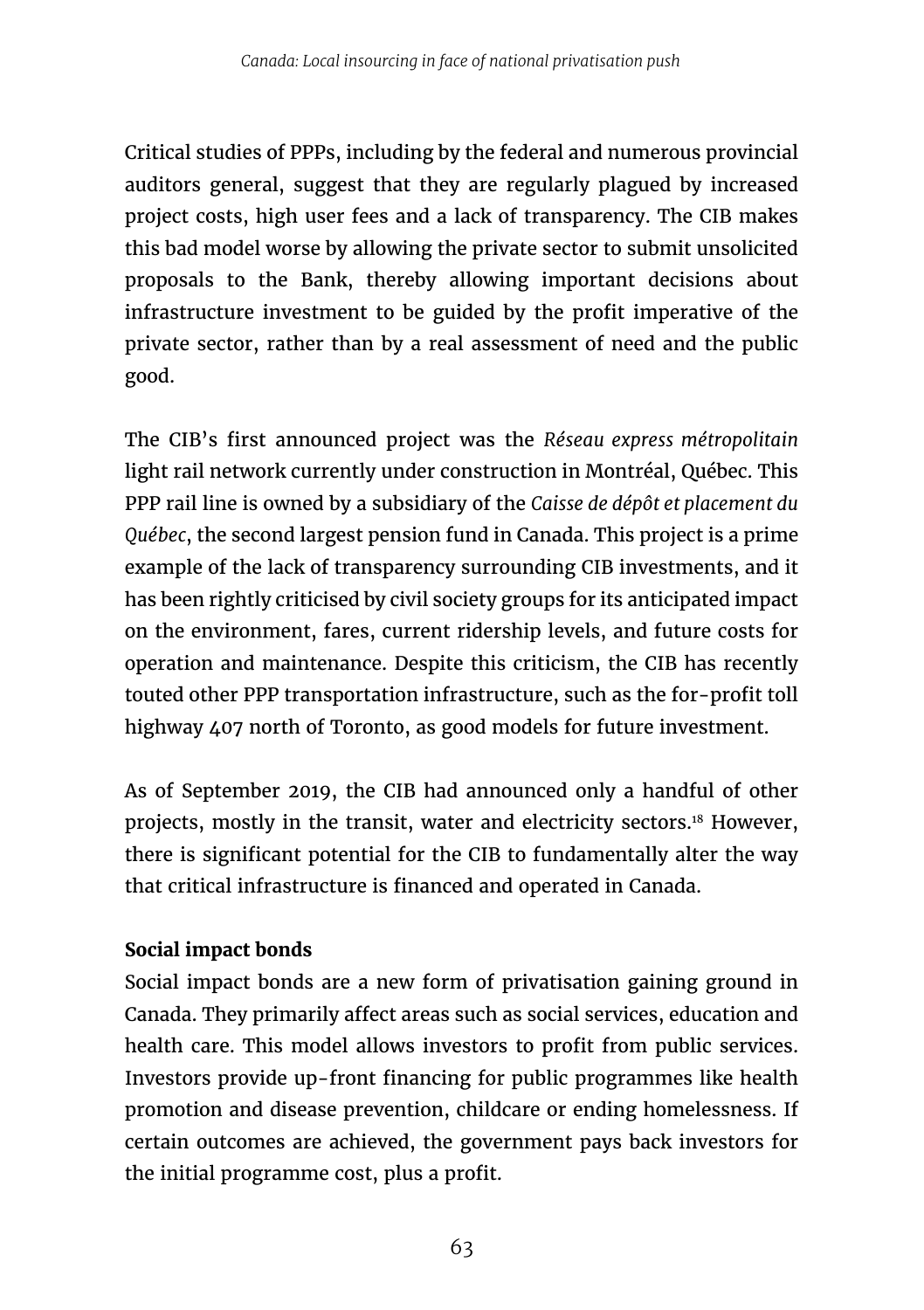Social impact bonds use private lending to provide a social and public good, while also generating a profit for investors. The problem with this type of financing is that it runs the risk of prioritising investor returns over service delivery.

Social impact bonds are gaining traction in Canada. The governments of Manitoba, Saskatchewan and Ontario, as well as the federal government, are exploring this new model. The federal government's 2018 Fall economic update announced \$755 million CAD over 10 years in seed funding for "social financing" to charities, non-profit groups and other organisations serving a social purpose.19 An additional \$50 million over two years will be used to increase access to and knowledge of social finance by social purpose organisations.

CUPE is concerned that the federal government's plans to encourage private lending to social and community groups will open the door to privatisation of vital services. It is important that workers, service users and service providers work together to stop this new form of profiteering, and push for well-funded, strong public services.<sup>20</sup>

### Conclusion

Public sector unions are on the front line of the fight against privatisation. CUPE and our counterparts have worked hard for many years to highlight the harm that privatisation does to the public sector, to public services and to the people who depend on those services. At its 2017 national convention, the Canadian Labour Congress passed a resolution calling for an investigation and report on new forms of privatisation, an example of the continued importance that this issue holds for the labour movement in Canada. We will continue to work to reverse the privatisation of public services, in all its forms.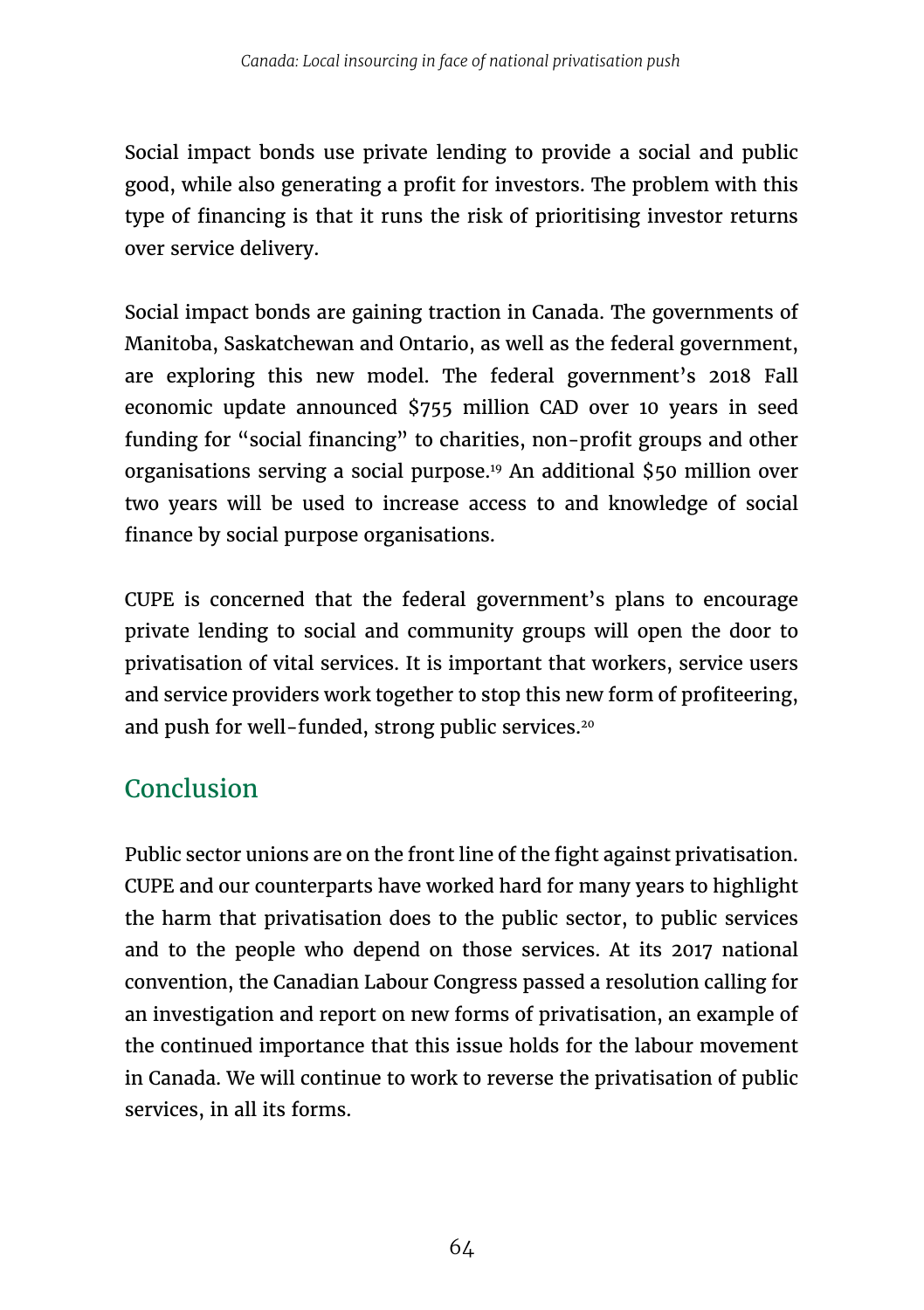At the same time, CUPE and our counterparts in the labour movement want to articulate a pro-public vision for the future, and not merely criticise the disproven narratives of past privatisation and austerity agendas. Therefore, it is important for us to advance principles that will ensure fully funded and robust public services such as fair taxation and the expansion of public revenues, direct government funding of infrastructure, municipal financing authorities, public-public partnerships, $21$  and the closure of state-sponsored PPP agencies. Democratic, public control of the public purse is essential to this vision. Our public services do not exist for the enrichment of the private sector, but for the enrichment of our lives.

#### ABOUT THE AUTHOR



*Robert Ramsay is Senior Research Officer at CUPE, the Canadian Union of Public Employees. Robert holds a degree in Human Geography from the University of Toronto, and a degree in Communications, Culture, and Technology from Georgetown University. Before being appointed Senior Research Officer, Robert worked as a Professional Officer at the Canadian Association of University Teachers. He has held various roles in the Photo: Denny Alexander labour movement for over 15 years.* 

## Endnotes

- 1 Ministry of Infrastructure (2019) "Market Update 2019," Government of Ontario, 10 September. *[https://news.ontario.ca/moi/en/2019/09/government-launches-2019-ontario-p3-market-up](https://news.ontario.ca/moi/en/2019/09/government-launches-2019-ontario-p3-market-update.html)[date.html](https://news.ontario.ca/moi/en/2019/09/government-launches-2019-ontario-p3-market-update.html)* (retrieved 10 September 2019).
- 2 See Canada Infrastructure Bank website ([www.cib-bic.ca](http://www.cib-bic.ca)). Also see Infrastructure Canada overview (30 May 2019). *[https://www.infrastructure.gc.ca/CIB-BIC/index-eng.html#about](https://www.infrastructure.gc.ca/CIB-BIC/index-eng.html)* (retrieved 11 January 2020).
- 3 NUPGE (2016) '60% of Social Impact Bond funds spent on overhead and profits', 9 March. *<https://nupge.ca/content/60-social-impact-bond-funds-spent-overhead-and-profits>* (retrieved 10 Septmeber 2019).